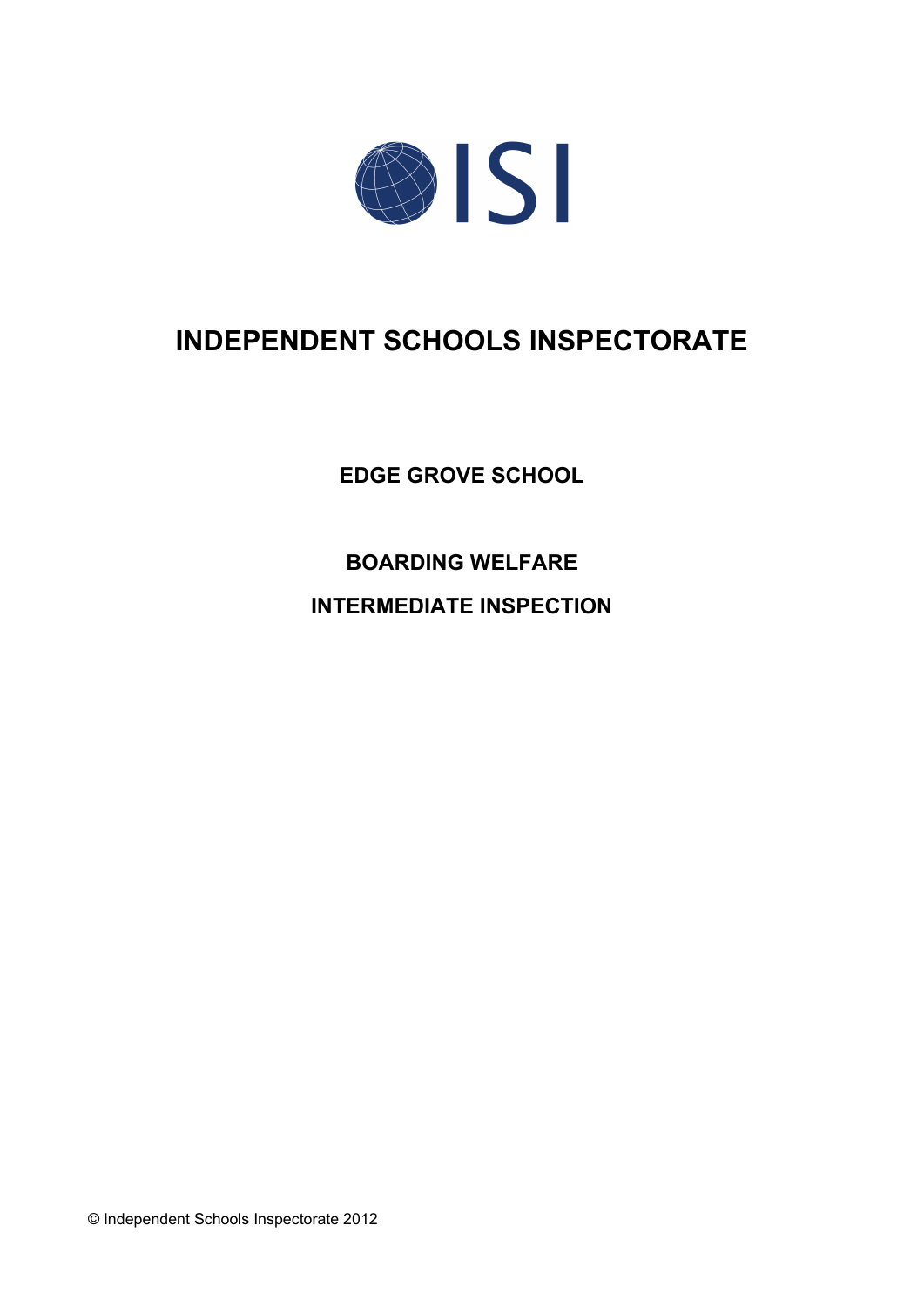## **INDEPENDENT SCHOOLS INSPECTORATE**

| Full Name of School              | <b>Edge Grove School</b>                                                                                               |     |         |     |    |
|----------------------------------|------------------------------------------------------------------------------------------------------------------------|-----|---------|-----|----|
| <b>DfE Number</b>                | 919/6002                                                                                                               |     |         |     |    |
| Registered Charity Number 311054 |                                                                                                                        |     |         |     |    |
| Address                          | <b>Edge Grove School</b><br><b>High Cross</b><br>Aldenham<br><b>Watford</b><br><b>Hertfordshire</b><br><b>WD25 8NL</b> |     |         |     |    |
| <b>Telephone Number</b>          | 01923 855724                                                                                                           |     |         |     |    |
| <b>Fax Number</b>                | 01923 859920                                                                                                           |     |         |     |    |
| <b>Email Address</b>             | enquiries@edgegrove.com                                                                                                |     |         |     |    |
| Headmaster                       | <b>Mr Ben Evans</b>                                                                                                    |     |         |     |    |
| <b>Chair of Governors</b>        | <b>Mr Paul Haworth</b>                                                                                                 |     |         |     |    |
| Age Range                        | 3 to 13                                                                                                                |     |         |     |    |
| <b>Total Number of Pupils</b>    | 338                                                                                                                    |     |         |     |    |
| <b>Gender of Pupils</b>          | Mixed (215 boys; 123 girls)                                                                                            |     |         |     |    |
| Numbers by Age                   | 3-5 (EYFS): 54 5-11:                                                                                                   |     |         | 234 |    |
|                                  | $11 - 13:$                                                                                                             | 50  |         |     |    |
| Number of Day Pupils             | Total:                                                                                                                 | 284 |         |     |    |
| <b>Number of Boarders</b>        | Total:                                                                                                                 | 54  |         |     |    |
|                                  | Full: L                                                                                                                | 23  | Weekly: |     | 31 |
| Inspection dates                 | 09 Oct 2012 to 11 Oct 2012                                                                                             |     |         |     |    |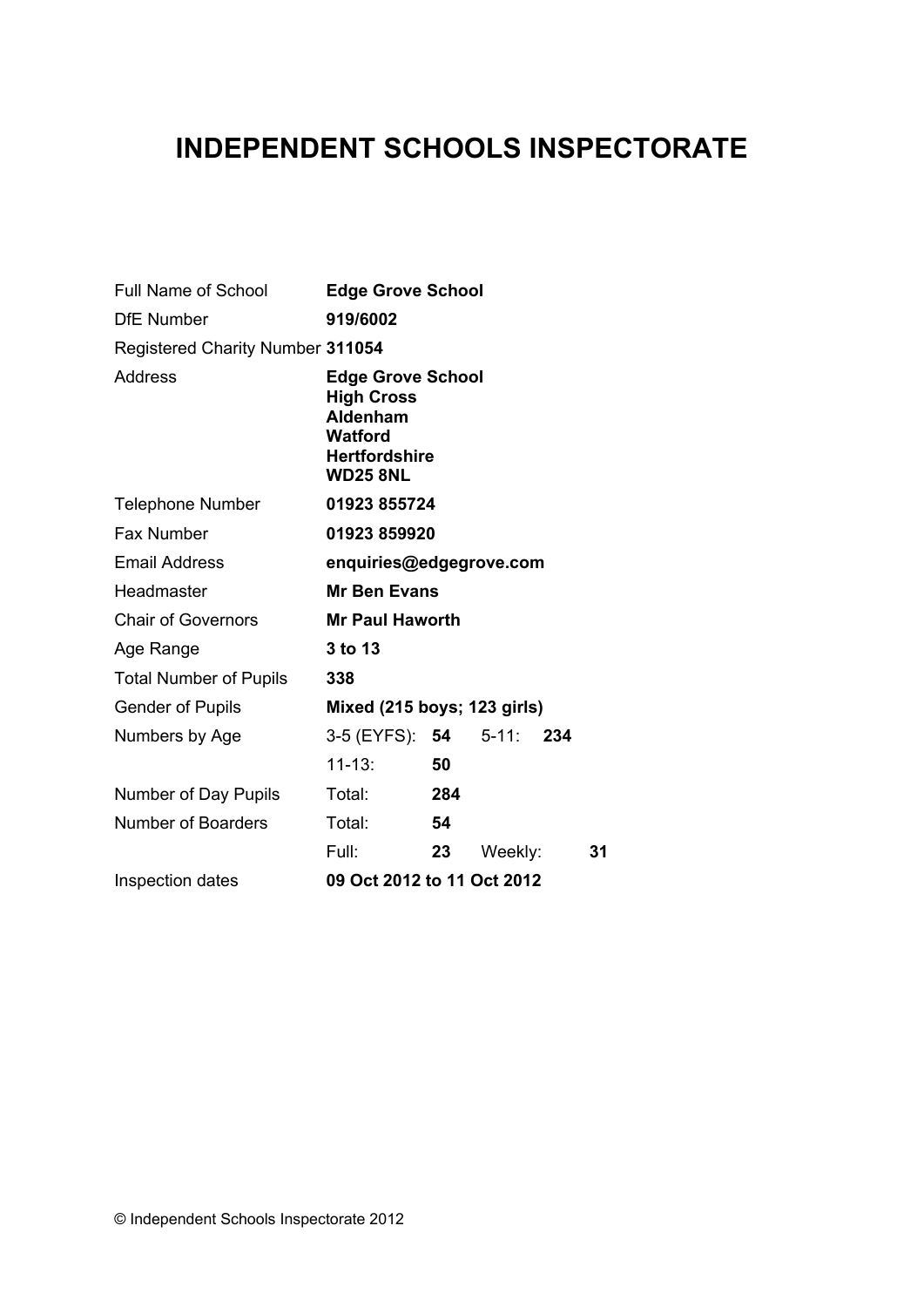### **PREFACE**

This inspection report follows the *ISI schedule* for intermediate inspections*,* focusing primarily on compliance with the National Minimum Standards for Boarding Schools (NMS). The inspection occurs over a period of two and a half continuous days in the school.

The Independent Schools Inspectorate (ISI) is the body approved by the Secretary of State for the purpose of inspecting schools belonging to the Independent Schools Council (ISC) Associations and reporting on compliance with the Education (Independent School Standards) (England) Regulations 2010. From September 2011 the inspection of boarding welfare forms part of the inspection process. This inspection focuses on the school's compliance with the National Minimum Standards for Boarding Schools. It comments on the progress made by the school in meeting the recommendations set out in the most recent statutory boarding inspection. Boarding inspections were previously carried out by the Office for Standards in Education (Ofsted), Children's Services and Skills. The relevant Ofsted report refers to an inspection in November 2009 and can be found at [www.ofsted.gov.uk.](http://www.ofsted.gov.uk)

The inspection of the school is from an educational perspective and provides limited inspection of other aspects, although inspectors comment on any significant hazards or problems they encounter which have an adverse impact on children. The inspection does not include:

- (i) an exhaustive health and safety audit
- (ii) an in-depth examination of the structural condition of the school, its services or other physical features
- (iii) an investigation of the financial viability of the school or its accounting procedures
- (iv) an in-depth investigation of the school's compliance with employment law.

Inspectors may be aware of individual safeguarding concerns, allegations and complaints as part of the inspection process. Such matters will not usually be referred to in the published report but will have been considered by the team in reaching their judgement.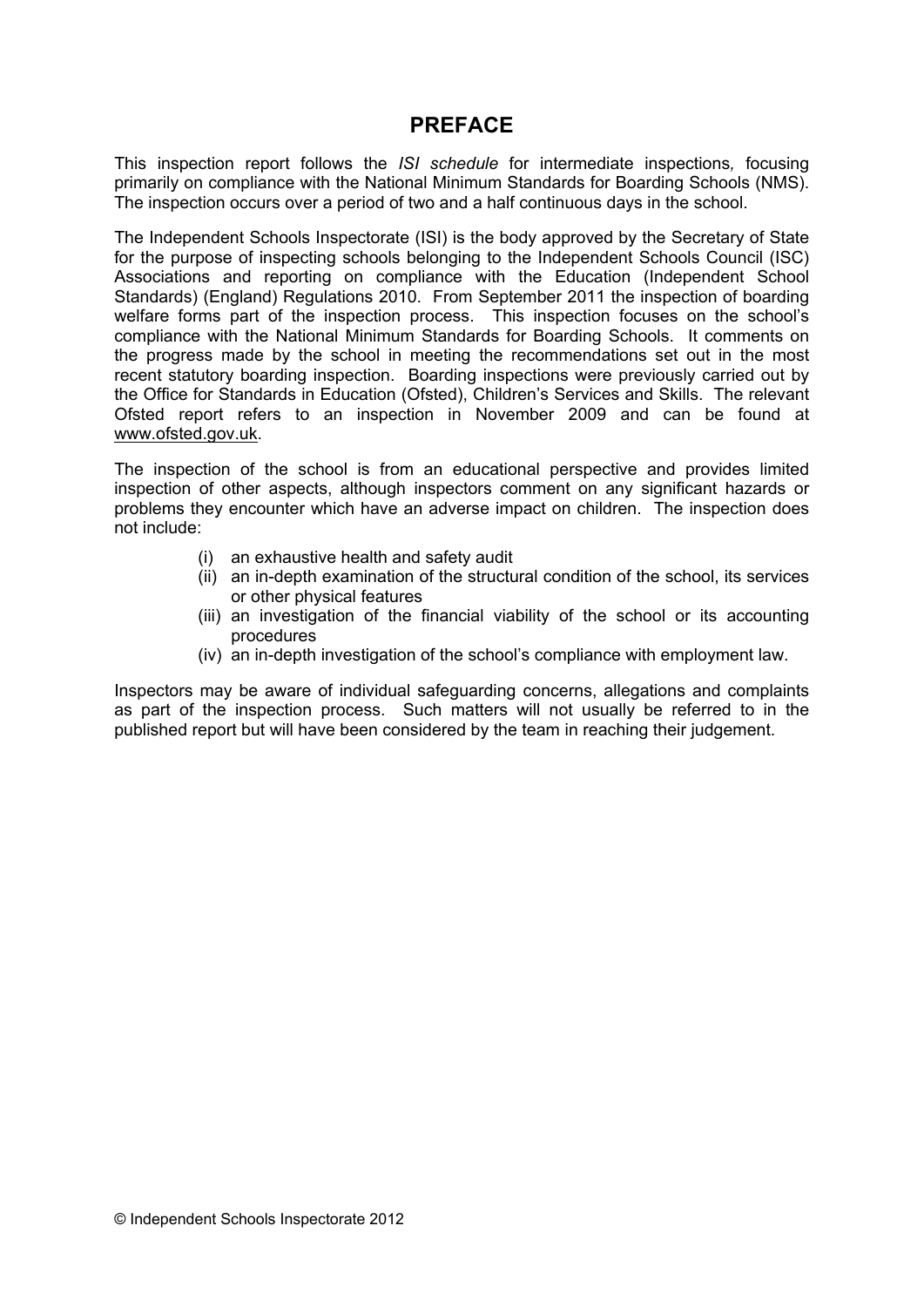## **INSPECTION EVIDENCE**

The inspectors conducted formal interviews with boarders, held discussions with senior members of staff and with the chair of governors, observed a sample of the extra-curricular activities that occurred during the inspection period and attended registration sessions. Inspectors visited each of the boarding houses and the facilities for sick or injured pupils. The responses of parents and boarding pupils to pre-inspection questionnaires were analysed, and the inspectors examined regulatory documentation made available by the school.

#### **Inspectors**

Mrs Jan Preece Reporting Inspector

Mr Alistair Telfer Team Inspector for Boarding (Head of Department, ISA school)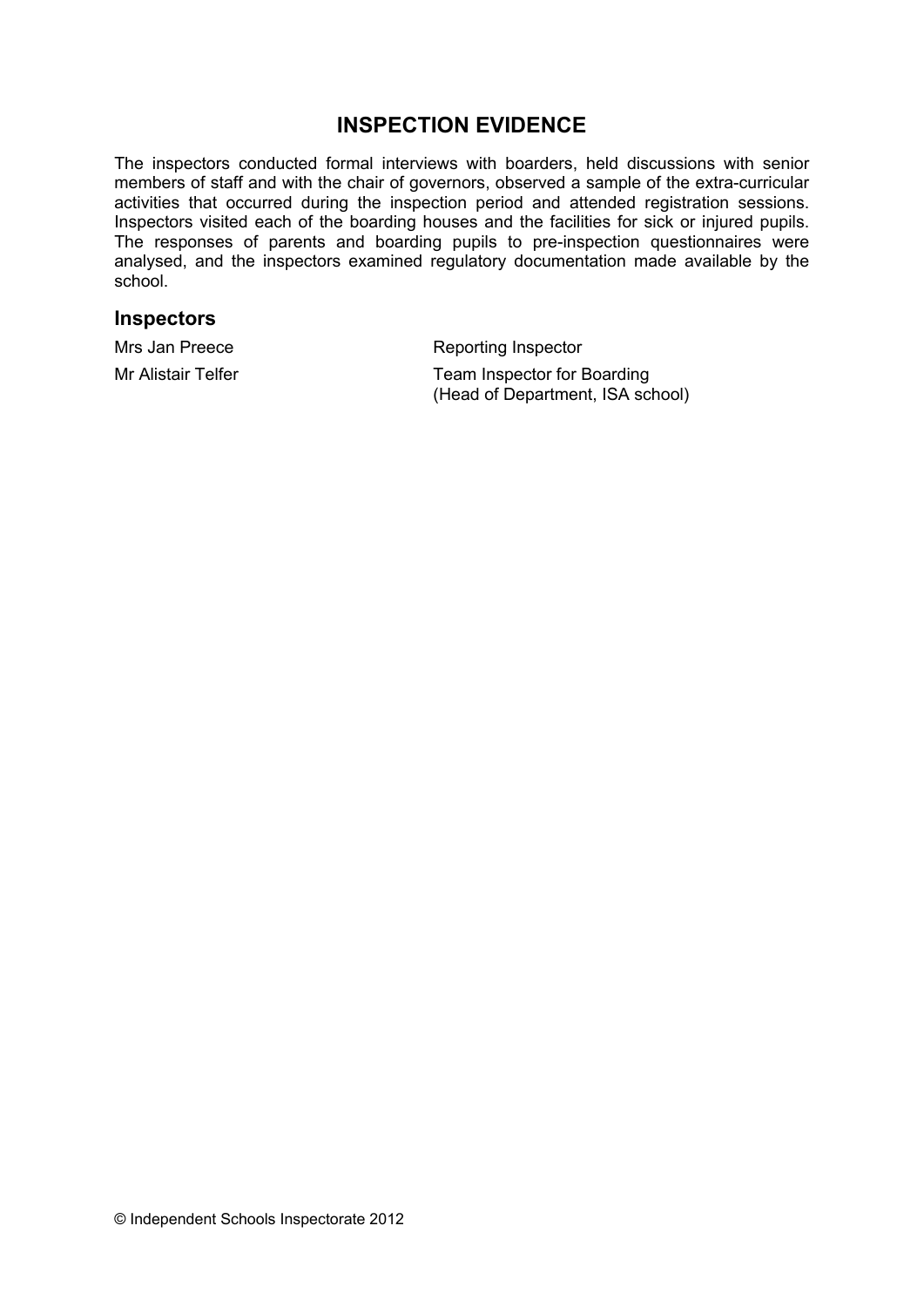## **CONTENTS**

| 1            | THE CHARACTERISTICS OF THE SCHOOL                   |   |
|--------------|-----------------------------------------------------|---|
| $\mathbf{2}$ | <b>SUMMARY</b>                                      | 2 |
|              | (i) Compliance with regulatory requirements         | 2 |
|              | (ii) Recommendations for further improvement        | 2 |
|              | (iii) Progress since the previous inspection        | 2 |
| 3            | <b>COMPLIANCE WITH NATIONAL MINIMUM STANDARDS</b>   | 3 |
| (a)          | Boarding provision and care                         | 3 |
| (b)          | Arrangements for welfare and safeguarding           | 4 |
| (C)          | Leadership and management of the boarding provision | 4 |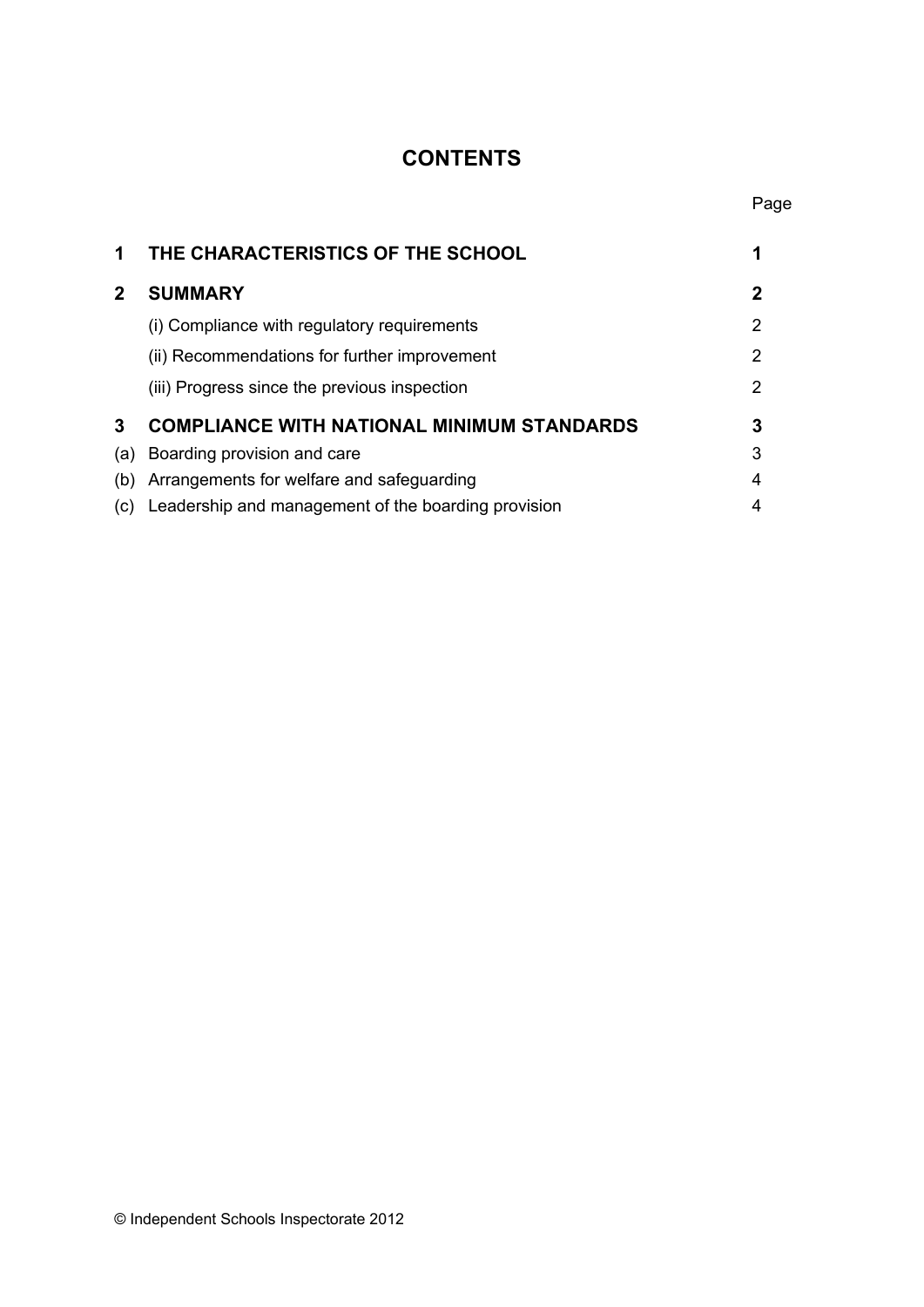## **1. THE CHARACTERISTICS OF THE SCHOOL**

- 1.1 Edge Grove is a co-educational preparatory school for pupils aged from three to thirteen years. The school was founded in 1935 and is situated in semi-rural Hertfordshire, 15 miles from central London. Founded as a boarding preparatory school for boys, it became co-educational in 1999. The school is administered by a board of governors and a new headmaster took up appointment in September 2012. Accommodation is arranged in and around the original house, which stands in 28 acres of parkland. The school aims to provide a broad educational experience in which all pupils are prepared for a successful, happy and healthy future founded on decency, mutual respect, self-confidence, a love of learning and a commitment to the higher goals of community and a sustainable environment.
- 1.2 There are currently 338 pupils on the school roll: 215 boys and 123 girls. Pupils come mainly from professional or business backgrounds and from a variety of ethnic backgrounds. Boarders come from the local area and London, and about one-third come from overseas. No pupil has a statement of special educational needs. A total of 70 pupils have been identified as having special educational needs and/or disabilities, of whom 12 receive specialist support in school. Support is also provided for 4 of the 21 pupils for whom English is an additional language (EAL). Pupils move on to a wide range of independent senior schools across the country.
- 1.3 The school provides boarding on a full, weekly or flexible basis for pupils from the age of seven. Boarders may gradually build up their boarding experience from a single night to staying full-time. Boarding accommodation is located in the main house. At the time of the inspection there were 54 boarders, of whom 29 were boys and 25 girls.Boarding is overseen by a housemaster and housemistress, who are supported by boarding tutors and residential Gap Year students. The school seeks to place boarding at its heart, and aims to create for each boarder a caring extended family environment where pupils feel safe and valued in a homely and supportive atmosphere.
- 1.4 National Curriculum nomenclature is used throughout this report to refer to year groups in the school.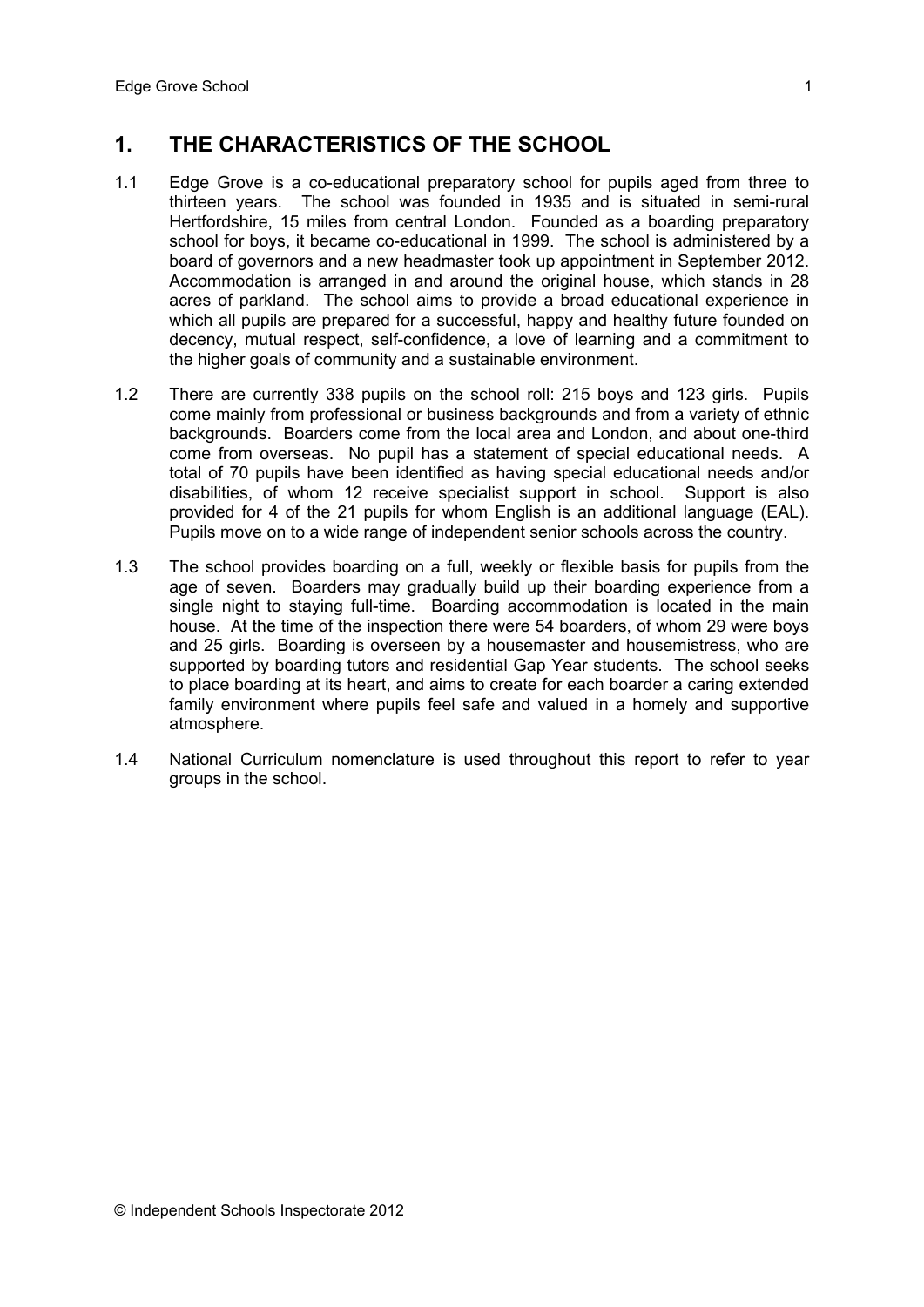## **2. SUMMARY**

#### **(i) Compliance with regulatory requirements**

- 2.1 The school does not meet all the National Minimum Standards for Boarding Schools 2011, and therefore it must:
	- ensure that new staff do not take up appointment until a check against the barred list has been made [National Minimum Standard 14.1, under Staff recruitment and checks on other adults].

#### **(ii) Recommendations for further improvement**

- 2.2 In addition to the above regulatory action point, the school is advised to make the following improvements.
	- 1. Improve communication between day and boarding staff to ensure that medical and welfare issues are shared efficiently at handover.
	- 2. Ensure that beds for the oldest boarders are appropriate in size.

#### **(iii) Progress since the previous inspection**

2.3 The previous boarding welfare inspection that was undertaken by Ofsted in November 2009 made three recommendations. These related to planning for the development of boarding accommodation, ensuring regular review of the performance of staff with boarding duties, and provision of an individual completely independent of the school whom boarders may contact about personal concerns at school. At the time of the inspection, these had all been implemented.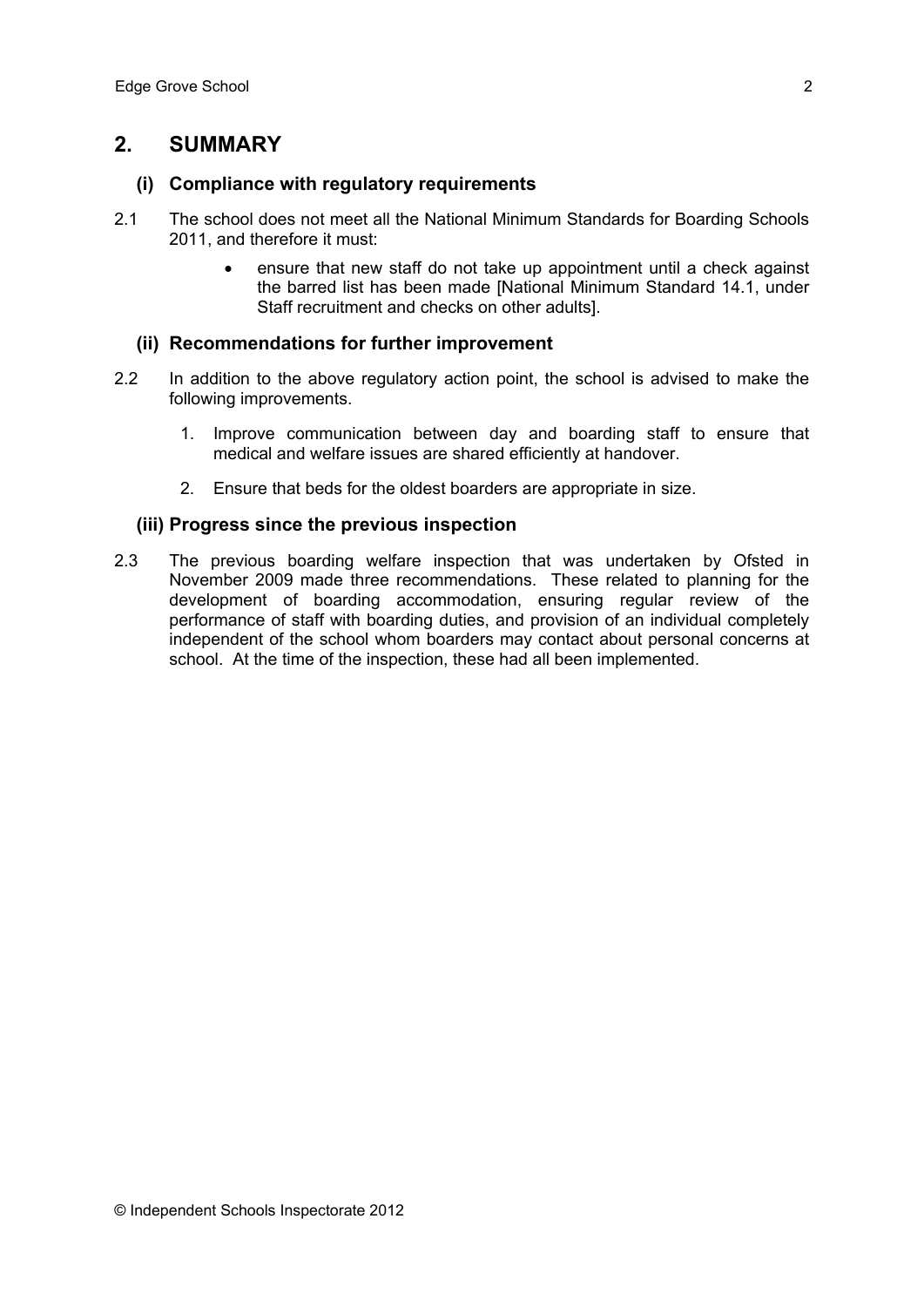## **3. COMPLIANCE WITH NATIONAL MINIMUM STANDARDS**

#### **3.(a) Boarding provision and care**

- 3.1 The school meets all of the NMS under this section.
- 3.2 Boarders are given a boarders' guide which explains key routines and, in the early weeks, allocated a 'shadow' boarder of a similar age. They have a wide choice of adults, known as the Circle of Care to whom they can go for guidance. Contact details, together with external helplines, are displayed on notice boards and in the boarders' guide. Boarders are aware of the availability of an independent listener. [NMS 2]
- 3.3 Medical arrangements are supervised efficiently by a qualified school nurse. She ensures suitable treatment for boarders who require first aid, have long-term conditions or who are unwell. House staff have undergone suitable additional training to provide care at night. Medicines are stored securely and suitable records of treatment and medication maintained. However, house staff have no direct access to these, so administration of homely remedies may be delayed whilst they contact the off-duty nurse. The nurse arranges essential ancillary medical care for full boarders. The school has recognised that, although adequate, accommodation for boarders who are unwell is limited, and it is currently extending the sick bay. The boarders' rights to confidentiality as patients are respected. [NMS 3]
- 3.4 Boarders have access to two private telephones and video messaging in order to contact their families. Older boarders may use mobile telephones under supervision. All boarders have an email address and the school has appropriate safeguards to monitor their use of electronic communications. [NMS 4]
- 3.5 Boarding accommodation is comfortable, clean and well maintained, and girls' and boys' areas are appropriately separated. Recently refurbished washrooms provide boarders with sufficient privacy. Some older boys raised a concern about the size of their beds and inspectors agreed that the bunks in their dormitory are somewhat narrow for their age. Boarders can personalise their sleeping area with photographs, posters and cuddly toys. Bedding, which is usually brought from home, is clean and sufficiently warm, and efficient use is made of limited storage space. Suitable facilities for prep include the library, computer room and a study room. Televisions and quiet play areas are located in the senior girls' and boys' dormitories. Access to accommodation is restricted to boarders and their privacy is not compromised by security measures. [NMS 5]
- 3.6 Boarders, including those with particular dietary needs, are provided with varied and nutritious meals. The boarders' feedback is evaluated regularly. A majority of boarders who responded to pre-inspection questionnaires expressed dissatisfaction with the food. Inspection findings did not support this view. The meals seen and sampled during the inspection were healthy, sufficient and appetising. The catering facilities are suitable. Boarders have appropriate access to drinking water and an additional snack is provided before bedtime. [NMS 8]
- 3.7 The school implements appropriate laundry arrangements although a significant number of boarders say that they have lost items of clothing. Personal or stationery items are provided, when necessary, by the houseparents. A small minority of boarders have concerns about their personal possessions. Inspectors found that valuables are stored in a locked filing cabinet and that the school encourages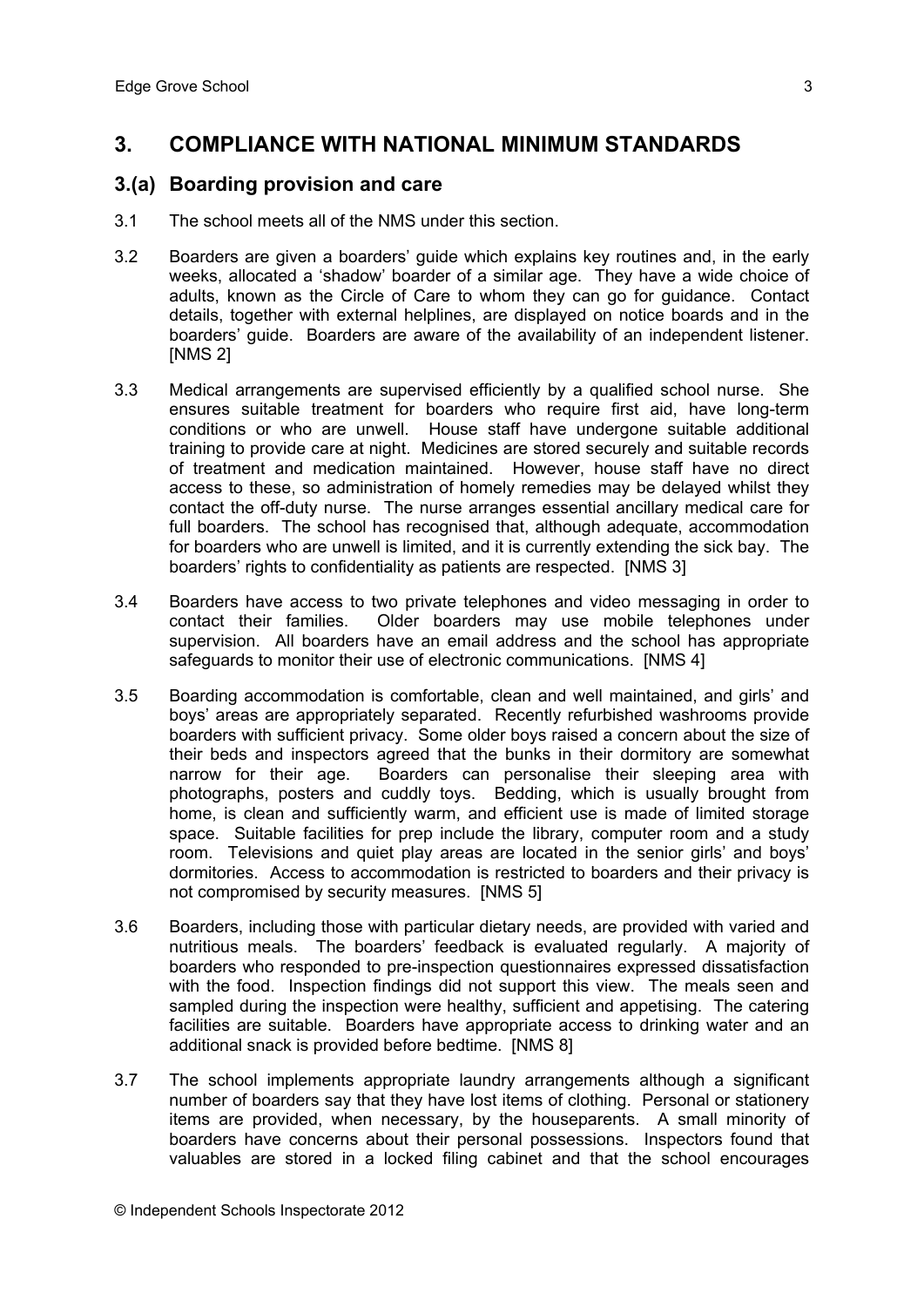boarders to bring a lockable box for the safe keeping of small personal items. [NMS 9]

3.8 Boarders are very happy with the range of activities offered before supper and at the weekend. After supper and prep they have free time to use the sports hall or computer room, or for music practice or to play outside. A variety of activities are arranged on Saturdays and external trips on a Sunday. Boarders are aware of events outside school through access to newspapers, the internet and outings. [NMS 10]

#### **3.(b) Arrangements for welfare and safeguarding**

- 3.9 The school does not meet one of the NMS under this section.
- 3.10 The school has thorough arrangements to secure the health and safety of the boarders. Risk assessments for permitted areas of the site and weekend trips are rigorous and equipment is inspected regularly for safety. Areas which are out of bounds are clearly identified and fenced off or locked securely. [NMS 6]
- 3.11 The school takes all necessary precautions to ensure fire safety. Fire drills, including some at night, are carried out regularly and logged. Staff ensure that occasional boarders understand evacuation procedures. [NMS 7]
- 3.12 The arrangements for safeguarding and welfare comply with requirements. All staff are trained in safeguarding at the appropriate level and the school maintains useful links with local authority officers. All new staff receive appropriate training. Governors exercise their responsibility for this area carefully. [NMS 11]
- 3.13 Good behaviour is promoted through the implementation of appropriate policies. Different rewards and sanctions distinguish boarding from the school day. Most boarders say that these are applied fairly. The school's suitable anti-bullying procedures are employed appropriately so that almost all boarders say that should any bullying occur, it is dealt with effectively. During the inspection, relationships within the boarding community were seen to be warm and friendly. [NMS 12]
- 3.14 Current practice in checks on staff and governors' recruitment is secure, though in the past some staff started work before the required check against the barred list had been completed. The school has changed its recruitment procedures so that staff no longer start work until all vetting information has been received. An appropriate written agreement informs resident staff of their responsibilities and all visitors are supervised to ensure that they do not have unauthorised contact with pupils. [NMS 14]

#### **3.(c) Leadership and management of the boarding provision**

- 3.15 The school meets all of the NMS under this section.
- 3.16 A clear statement of the aims for boarding is published on the school's website and boarding practice reflects these aims. [NMS 1]
- 3.17 The leadership of the school and other senior staff have appropriate boarding experience and close involvement with the boarding community. The boarding staff participate in weekly staff meetings where individual pupils' progress is discussed and welfare plans for boarders are shared. Effective communication and selfevaluation are secured through weekly boarding staff meetings. The new